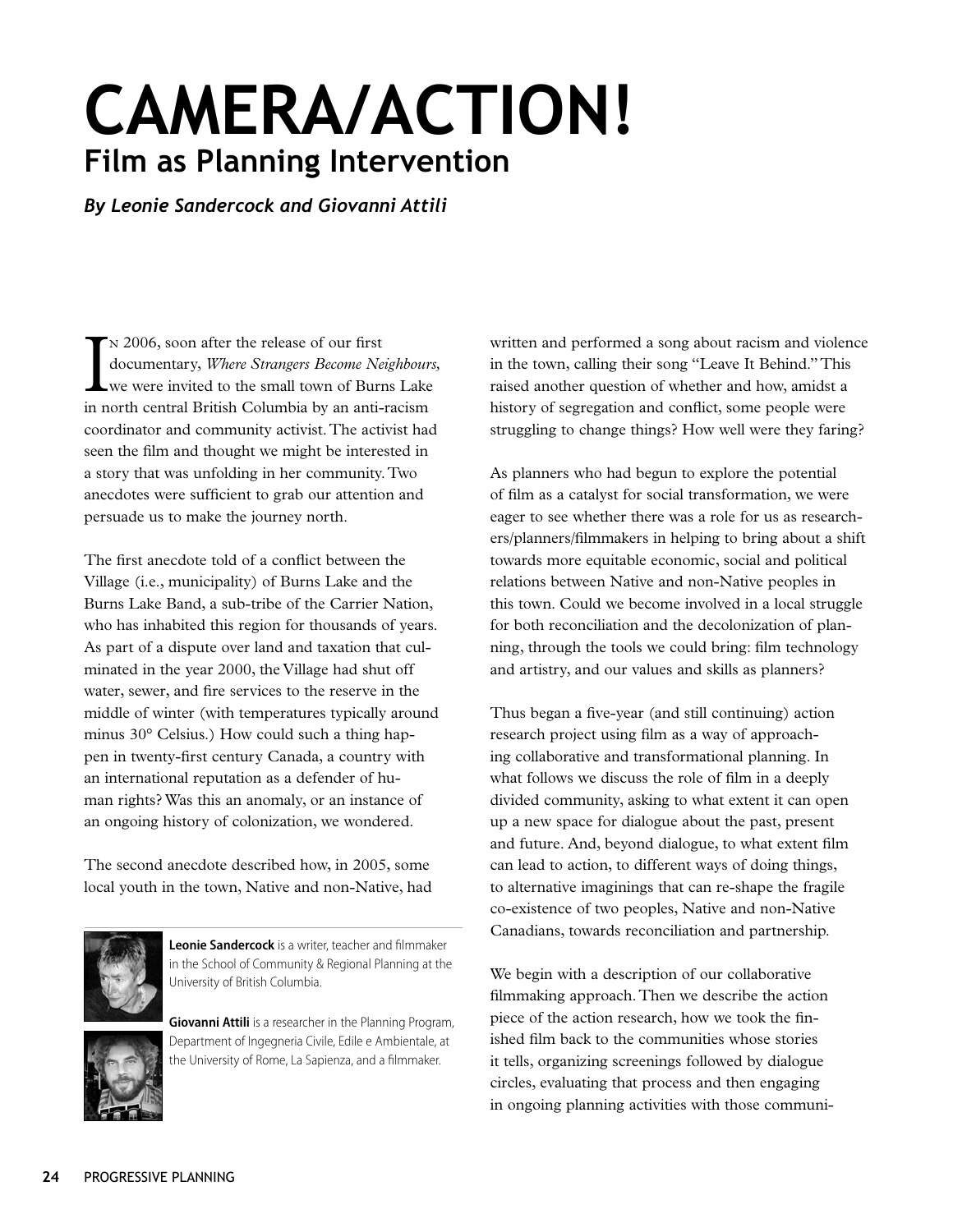ties. In conclusion, we ask what has been achieved and whether film can be seen as a way of advancing transformative planning and contributing to the decolonization of planning in (post)colonial societies.

## **Collaborative Filmmaking**

Burns Lake has a population of six thousand, almost equally divided between First Nations and non-Native Canadians. The Carrier people had been forced onto reserves by the provincial government in 1914. In the absence of any treaty process, the Burns Lake Band was allocated 400 acres of land, one-third of which was appropriated when the town site was laid out a year later, setting the stage for almost a century of conflict over stolen land. We entered this community in 2006 with a specific action research agenda. What was the nature of the conflict between the Village and the Band that came to a head with the Band taking the Village to the Supreme Court and the Village shutting off water and sewer services to the reserve? What if anything had changed in the five years since the Supreme Court case? What opportunities and obstacles were there for First Nations social and economic development? Who were the change agents? And what might our role be?

We spent a year doing the work of developing relationships (with both the Band and the Village), conducting library research and making sense of what we were reading and hearing. The more we learned about the operations of power and privilege in this small town, the more compelling we found the story to be. In spite of some significant changes in attitudes and social relations since the Supreme Court case, there were clearly ongoing struggles and frustration in the relationship between the Village and the Band. Our dawning perception was that the state of the current relationship was grounded in history: in a lack of awareness on the part of most non-Native residents of the consequences of First Nations' lived experience of colonization and particularly of the dysfunctional and intergenerational effects



Map created by Giovanni Attili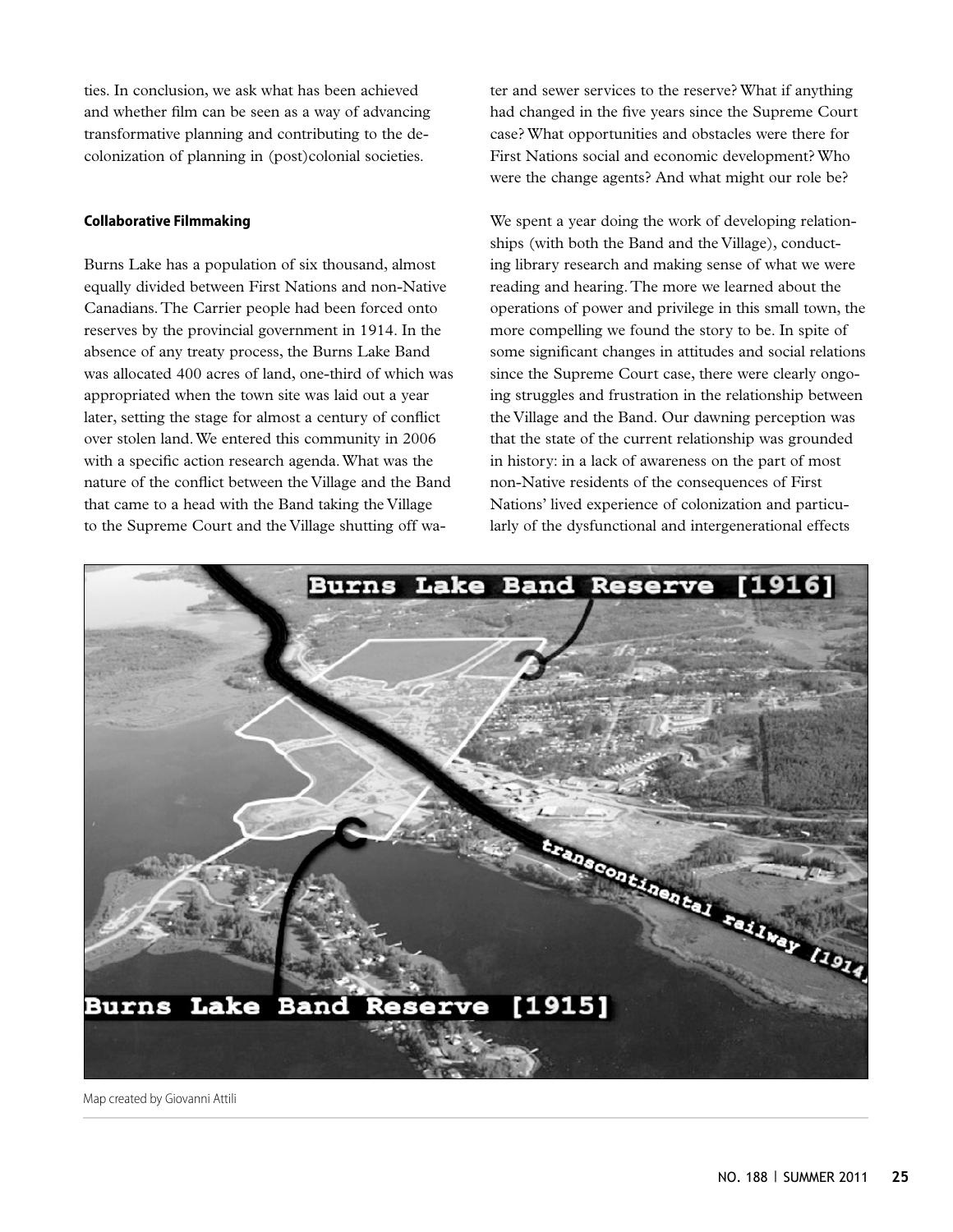of Indian residential schools; and anger and frustration on the part of First Nations residents, since historic injustices had never been acknowledged, were ongoing and were not being addressed. In other words, the past was still very much present, distorting what contemporary goodwill existed, and blocking a path forward.

The more we talked with Native people, the more we heard about healing, about the kinds of healing that they had undertaken, as individuals and as a community. What struck us was that there had been very little, if any, healing between Native and non-Native people, and we wondered how planning issues could be dealt with without first dealing with that healing across the cultural divide. We believed that a film might be a way to begin such a process.

We began to imagine a film that would begin with an investigation of the causes of the Supreme Court case and the shutting off of the water and sewer, revealing not only a contemporary quarrel over the taxation of a mill on Band land, but also the preceding eighty years of conflict between the Village and the Band over expropriated land. Then we would excavate even further, to uncover the story of colonization and its technologies of power. Finally, we would look at attempts from within the community to begin to shift these toxic relationships, and pose the question, Is there a way forward?

We saw the film as a potential way of opening a difficult dialogue, of changing the lens on the past. And because we wanted to encourage dialogue, but starting from a different point, we envisaged a collaborative filmmaking process in which we were creating the space for new stories to be told, by voices hitherto unheard. We approached both the Band and the Village seeking their collaboration. We explained our ethical protocol, which was to bring back rough cuts of the film to the community (Native and non-Native) at every step of the editing process to ask for their input; to offer every individual we interviewed the opportunity to withdraw from the film if they didn't like how we used their words; and to bring the final cut back to the community for a community-wide dialogue. And we asked the Band and the Village what they would like to see come out of such a process.

The mayor, somewhat guardedly, agreed to cooperate. We had made the case that the film could potentially contribute to a shift in understanding within the village between Native and non-Native residents that might result in a less confrontational stance and more willingness to collaborate on joint projects for economic and social development. The Band was more enthusiastic. Members wanted their story to be heard, and they trusted us to tell it. They weren't sure what, if anything, might change as a result of the telling, but they recognized, as Chief Rob Charlie explained in the film, that they could not survive alone and they were willing "to forgive, although not to forget, in order to move forward as a people."

#### **Returning the Film to the Community**

We spent four months filming interviews in 2007, then two-and-a-half years editing the 90-minute, three-part film, *Finding Our Way,* during which time we returned to the community eight times for their feedback on various rough cuts. Once finished editing, we partnered with a social justice and community development NGO in applying for provincial (anti-racism) funds to use the film as catalyst for intercultural dialogue. We then embarked on three months of careful process planning in preparation for two community events (one for youth, one for the wider community) involving a screening followed by facilitated dialogue circles.

We convened an advisory committee of local leaders, which included the long-standing antagonists, the mayor and the chief, two new village councilors, the police chief, the high school principal, the high school drama and dance teacher and our own expanded team, which included skilled facilitators and community development planners. We ran a day-long workshop with this group, showing them the film, discussing their reactions and asking their advice on how best to organize a community screening. Among this leadership group there were diverse reactions, from shock and confessions of ignorance about this dark history by some, to an admission of mistakes on the part of other non-Native leaders, while the chief was happy that his people's story had finally been told. Somewhat surprisingly, both the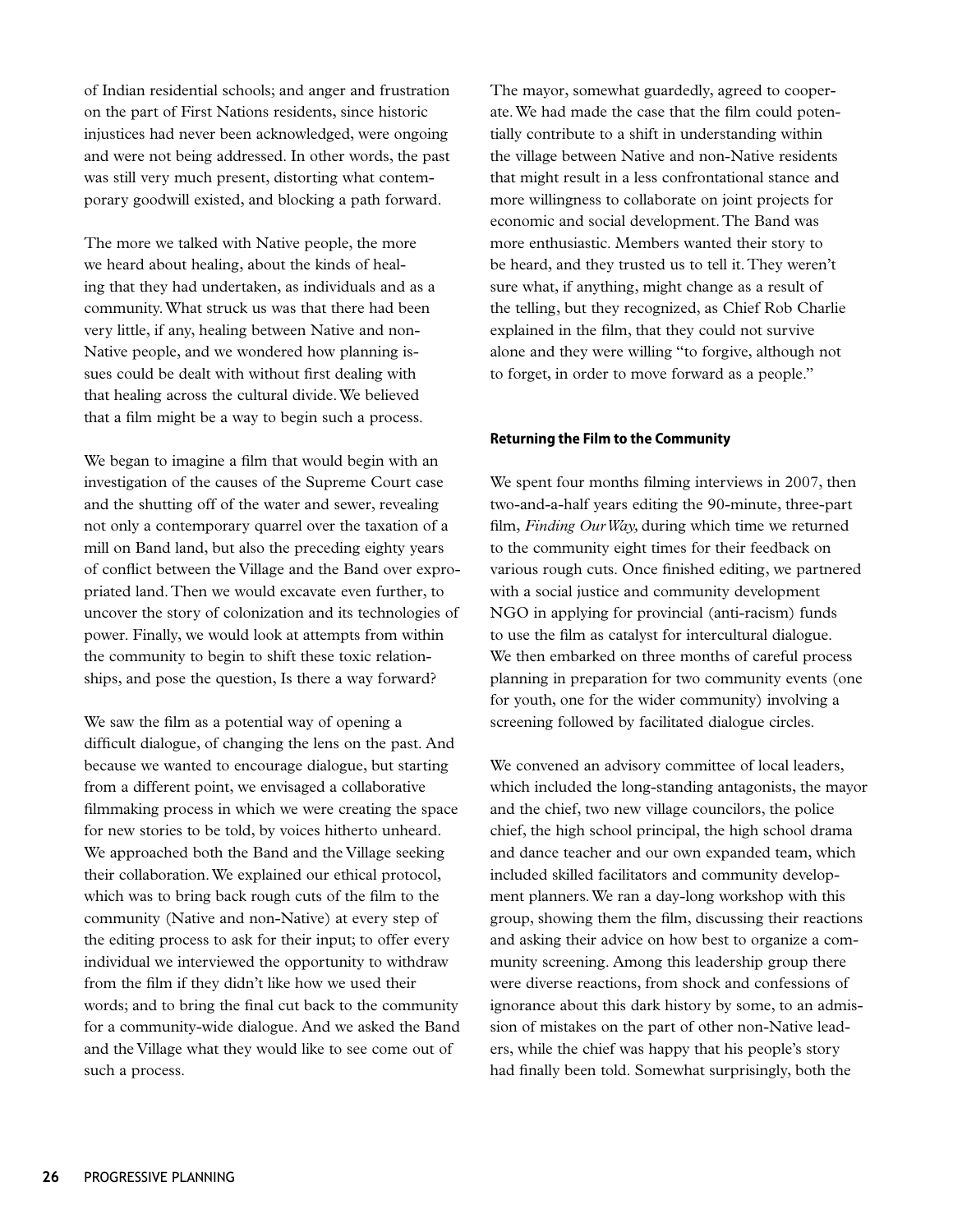mayor and the chief declared that it was important for the community to see this film, in order to move forward, even if it was hard to watch and likely to produce strong emotional responses (from anger to denial, shame and guilt). We suggested a process of breaking into small dialogue circles following the screening and having these facilitated by local people whom we would train, ideally a mixture of Native and non-Native, youth and adults, possibly in pairs. The advisory group offered to help us recruit these facilitators. Chief Rob Charlie suggested a joint press release with the mayor encouraging people to come see the film, and also that he and the mayor should take the stage before the screening to express their support for this process and to ask people to watch it with an open mind. The mayor agreed.

We trained the facilitators, again by showing the film and having a dialogue circle to discuss their responses to it, which were moving and profound, bringing out further confessions of ignorance about the history of colonization as well as the specific local version of that, anger that this history was not being taught in the schools and a powerful desire to start making changes, especially on the part of the youth. We also held a special screening for the high school teachers in the town in anticipation of the high school students wanting to have discussions after the youth event. Teachers expressed relief that "the veil of silence about what's been going on in this town has been lifted," and showed great empathy for the lived experience of Native people, especially concerning the impact and ongoing effects of Indian residential schools. (One hundred and fifty thousand Native children across Canada in the twentieth century had been forcibly removed from their homes and placed in these schools, with the official intent of "killing the Indian in the Native child." Forty percent of these children died, either in the schools or trying to escape from them.) Teachers were eager to have the film as soon as possible for classroom use and offered to help us with the community events.

## **Inspiring!**

That was the word used to headline an editorial in the local paper (*Lakes District News,* June 2010) following



the two dialogues/screenings. We structured the dialogues around three questions. What struck you most in the film? Is the history of relations depicted in the film still present in this town? What if anything should be done about that, and what would *you* like to do?

Fifty youth attended the youth screening, half of whom were First Nations, and forty remained for the dialogue, twenty-one of whom completed our evaluation questionnaire (required as part of our grant funding). In response to the question "How well did this screening and dialogue help your community address racism?" seventeen of twenty-one responses gave the highest possible score. In response to the question "How well did this screening and dialogue help your community identify pathways to working together across cultural differences?" twenty of twenty-one responses were very good or good. (These responses were similar in the community-wide screening.) Additionally, there were very positive responses to a question inquiring